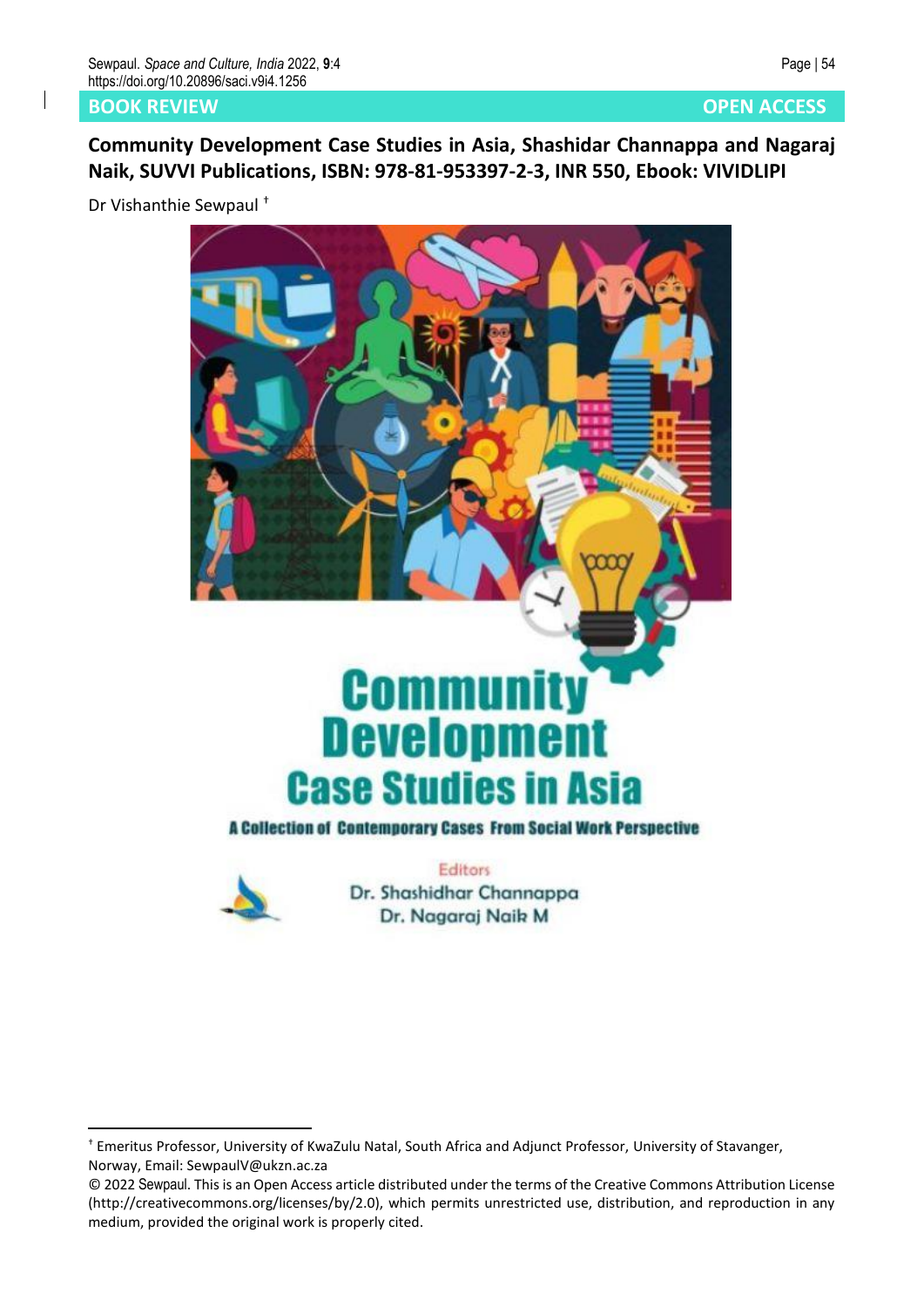Against the incessant cries of West and Eurocentric hegemony in social work education, research and practice, this book, edited by Shashidar Channappa and Nagaraj Naik, adds to the body of literature reflecting decolonised approaches to community based, social work practices. The book consists of twelve carefully crafted chapters describing research and practice approaches across eight Asian countries, four of which reflect the South Asian contexts of Bangladesh, India, Pakistan and Sri Lanka with others including Japan, Indonesia, Malaysia and Vietnam. As decolonisation is high on the international and many national agendas in social work, this is a timely book.

The book begins with a compelling chapter by Naoki Nakamura, who briefly discusses community development broadly in Japan. It then hones in on community-based services for children and youth in difficult circumstances, highlighting the importance of strengthening the capacities of frontline social services workers in community-based approaches. The "Kodomoshokudo"— children's cafeteria has evolved into a national grassroots movement, with 3, 718 now existing across the country, and "Colabo" – a street-based service for runaway teenage girls, were established because of the growing poverty and its associated socio-economic challenges. By providing the empirical data that contributed to the conceptualisation of the community-based approaches, the author succeeds in engendering a non-judgmental approach to working with families and children. Interestingly, the 2020 International Association of Community Development's definition of community development is modelled on that of the global definition of social work that was adopted by the International Association of Schools of Social Work and the International Federation of Social Workers in 2014.

The second chapter by Fernandes and colleagues, which focuses on the work of the Parents' Association of Deaf Children (PADC), is a reminder that deafness, like other concerns, is not an individual affair. It describes a comprehensive mother-centric model designed to build mothers' skills and confidence to deal with the multiple challenges that they experience in raising children with deafness and working with mother-child dyads in developing language and comprehension skills. The detailed descriptions of the incremental benefits of each of the stages of work are useful, as they lend themselves to replication. Notwithstanding the excellent work of the PADC, there is a chance that the organisation, with its focus on mothers, reinforces gender stereotypes about childrearing responsibilities. What are the roles of fathers in relation to child-rearing? In discussing the limitations of PADC, it would have been good if the authors included the lack of inclusion of fathers as a possible limitation. A distinctive advantage is the consideration of mothers of deaf children, as experts by experience, their inclusion as service providers in PADC and as coauthors of this chapter.

Bhuiyan and Islam, in chapter three, discuss the rural-urban discrepancies in Bangladesh and they then focus on the results of a qualitative, indepth study of two rural villages. The results of the study challenge dominant constructions of rural villages as they evolve into small towns, with increased access to resources, expansion of entrepreneurship and modernisation of agriculture, improved living standards, changes from extended to nuclear family structures, shifts away from patriarchal authoritarianism, and a decrease in the incidence of gender based violence and child marriages. Yet, the authors note the introduction of dowry, which can disadvantage women, and an unfortunate concomitant – the decrease in the use of indigenous practices. It is, in many ways, a story of hope, and it would have been interesting to have some understanding of how the two villages reported on compare with other villages in Bangladesh, given that rural poverty remains a significant problem.

Chapter 4 takes the reader to India, where Hemlatha discusses displacements and loss of jobs and livelihoods induced by large scale infrastructural dam development in India. The case study describes a participatory action model of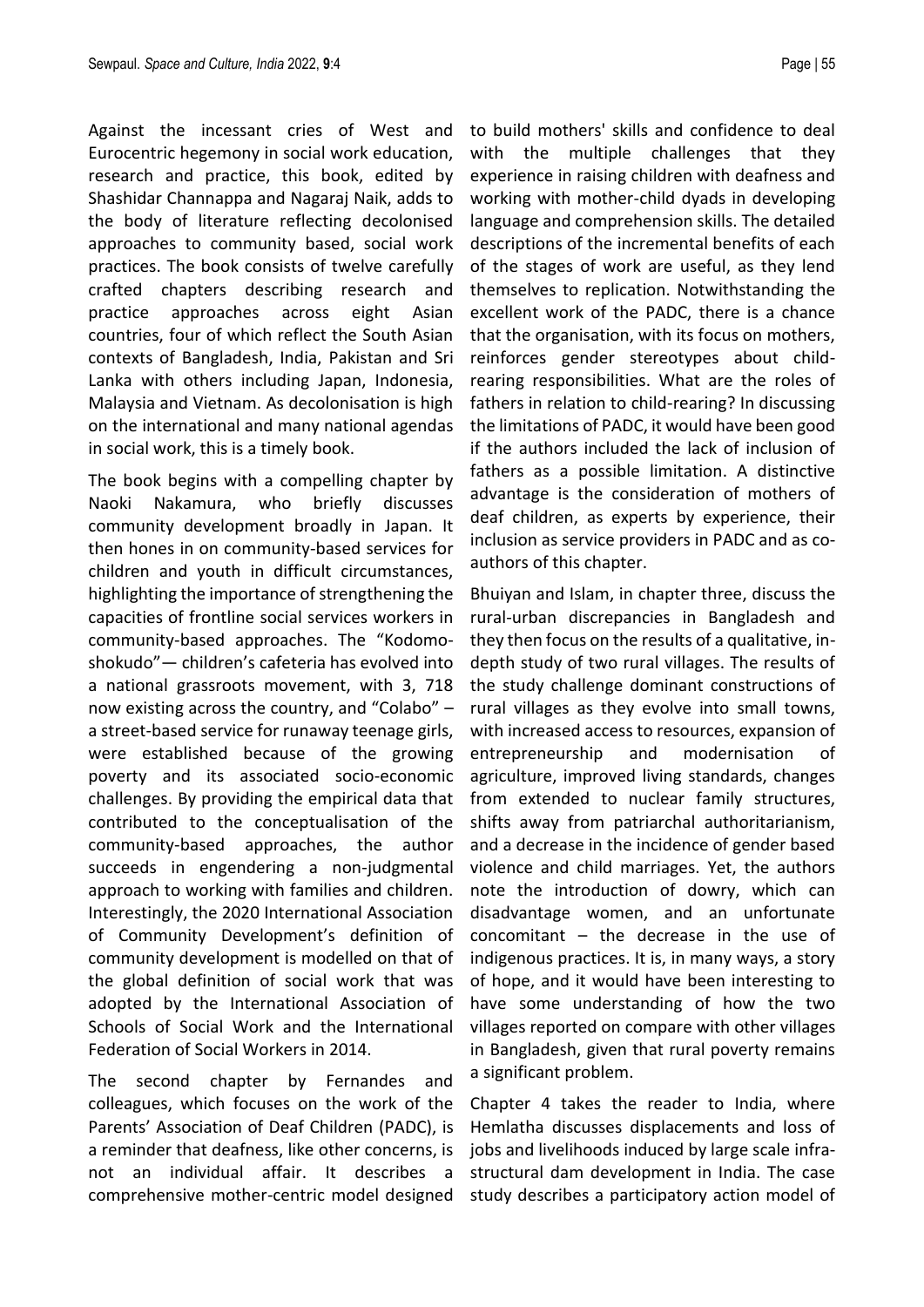University-community collaboration to achieve economic and social empowerment of women involved in the project, aligned with national development imperatives. The theme of participatory development is continued in Chapter 5, where Hussain discusses the role of NGOs in achieving national development goals through participatory approaches in rural communities in Pakistan, taking into account contextual realities and gender dynamics. Chapter 6 tells the sad stories of child labourers in Bangladesh who are not given sufficient legal protection in the tea garden industry. By combining quantitative and qualitative research, Islam and Raham lend voice to children in detailing the causes and consequences of child labour, including sexual exploitation on the job and hazardous working conditions.

In Chapter 7, Rahmawati and Fahrudin discuss asset assessment as a model for empowerment in fulfilling the government's *Remote Indigenous Community Welfare Development Program* in Indonesia, with a focus on utilising the strengths, resources and wisdom of isolated traditional communities, characterised by geographic remoteness, poverty and resource constraints, to engender development. They also underscore the relationship between the State and NGOs in promoting asset assessment, rather than a deficit, need-based approach in development.

Somananda, in chapter 8, details the contribution of what is called Buddhist social work and the impressive and much-needed community development programs run by Buddhist centres in Sri Lanka. The close relationship between social work and Buddhism is evident. My readings on the life and teachings of Buddha reflect that He was deeply moved by human suffering, as seen in the Four Noble Truths, which educate about witnessing the existence of suffering; recognising the causes of suffering; having the goal of ending suffering; and ways of ending suffering. The prominent Vietnamese monk and social activist Thich Nhat Hanh asserted that if those causes rest in violating socio-economic and political structures, then our efforts at ending suffering must be located there. People of all religious

faiths and those who are agnostic theists, and atheists bear the seeds of the *Bodhisattva*. All religions can liberate or subjugate, and with subjugation comes oppression and violations of human rights. To talk of Buddhism in social work is different from the claim to a Buddhist social work. We must see the positive and liberating values of Buddhism in social work, as we must see the values of Bahaism, Christianity, Islam, Jainism, Judaism, Hinduism, Sikhism, Taoism, Zoroastrianism, and the myriad of other existing religions of the world in social work.

Reflecting a shift from the other case studies in this book, Singh and colleagues describe, in Chapter 9, the content of and participants' responses to a train the trainer workshop for parents and caregivers in behaviour modification and self-management in caring for children with disabilities. While it seemed to be a once-off event, the authors recognise the importance of ongoing training. Similar to the work of Rahmawati and Fahrudin, Nhung and Hai, in chapter 10 also focus on asset-based community development in dealing with the Covid-19 pandemic in Vietnam. They highlight the importance of leadership, public administration, and community mobilisation, with multi-pronged, multiple system-level responses that "link micro-assets to the microenvironment" (p. 173) to cope with the consequences of a virus that has been wreaking havoc across the world.

Pandey and Yu discuss the experiences of 15 Indian women living in Taiwan, reflecting stories of hope. The macro context of Taiwan with its secular beliefs, generous public benefits, access to resources, and safe environment make daily life adjustment easier, as the women's narratives reveal. The final chapter by Silva provides an excellent example of a holistic and organic approach to community development, taking as a starting point the problem of water scarcity and environmental disasters in people's lives. The roles of social workers as coordinators, brokers and facilitators, using existing indigenous community assets in development, and working with people in such ways that they